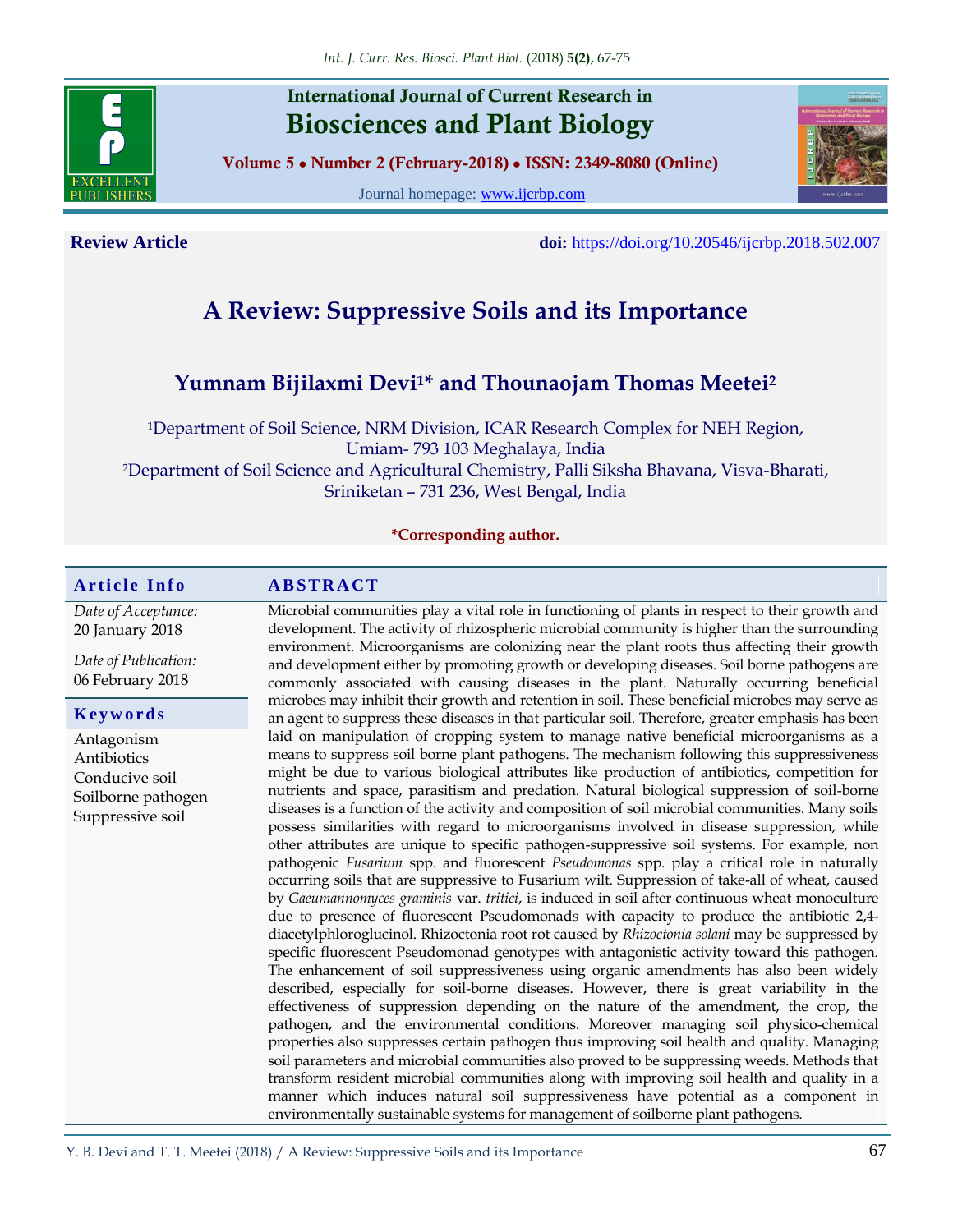#### **Introduction**

Plant-microbe-soil interactions play a vital role in maintaining plant health and productivity in agricultural crops. Plants are colonized by numerous numbers of (micro) organisms that can count up to a very high cell count much greater than the number of plant cells and the number of microbial genes in the rhizosphere outnumbers the number of plant genes by far (Mendes et al., 2013). So, rhizosphere reserves high amount of microbial community in the soil. The rhizosphere, that is, a micro-ecological zone in direct proximity of plant roots, is a hot spot for numerous organisms and is considered as one of the most complex ecosystems on Earth (Hinsinger and Marschner, 2006; Pierret et al., 2007; Jones and Hinsinger, 2008; Hinsinger et al., 2009; Raaijmakers et al., 2009). The extent of rhizosphere is dependent on the zone of influence of the plants and associated microorganisms. The activities of the microbes are faster and competitive than the surrounding soil. Organisms found in the rhizosphere include bacteria, fungi, actinomycetes, nematodes, protozoa, algae, viruses, archaea, and arthropods (Fig. 1) (Bonkowski et al., 2009; Buèe et al., 2009; Raaijmakers et al., 2009).



**Fig. 1:** Overview of (micro)organisms present in the rhizosphere.

Most members of the rhizosphere microbiome are part of a complex food web that utilizes the large amount of nutrients released by the plant. The

chemistry of plant nutrients is governed by rhizosphere thus affecting the growth of plants. Along with plant growth enhancement, some of the soils are suppressing diseases either specific or general and this activity is very much active in the zone of rhizosphere as the habitat around the rhizosphere soil is favorable for microbes which are believed to be an important agent for disease suppression. An overwhelming number of studies have revealed that many plant-associated microorganisms can have profound effects on plant growth promotion, plant disease suppression, nutrition and tolerance to abiotic stress (Fig. 2). Till date, the interplay between plants and microorganisms has been studied in depth for various leaf pathogens, symbiotic rhizobia, and mycorrhizal fungi by many researchers. However, there is limited knowledge of their impact on plant growth, health, and disease. Hence, deciphering rhizospheric microorganisms is critical to identify microorganisms that can be exploited for improving plant growth and health.



**Fig. 2:** Overview of functions and impact of Rhizospheric microorganisms on plant growth (Mendes et al., 2013; Palaniyandi et al., 2013).

Plant diseases caused by soilborne pathogens result in substantial losses to agricultural production worldwide (Jeger et al., 1996; Duveiller et al., 2007). Soilborne plant pathogens causing root and crown rots, wilts, and damping-off are major yieldlimiting factors in the production of food, fiber, and ornamental crops. Roots of cereals, pasture plants and oil seed crops are prone to attack by soilborne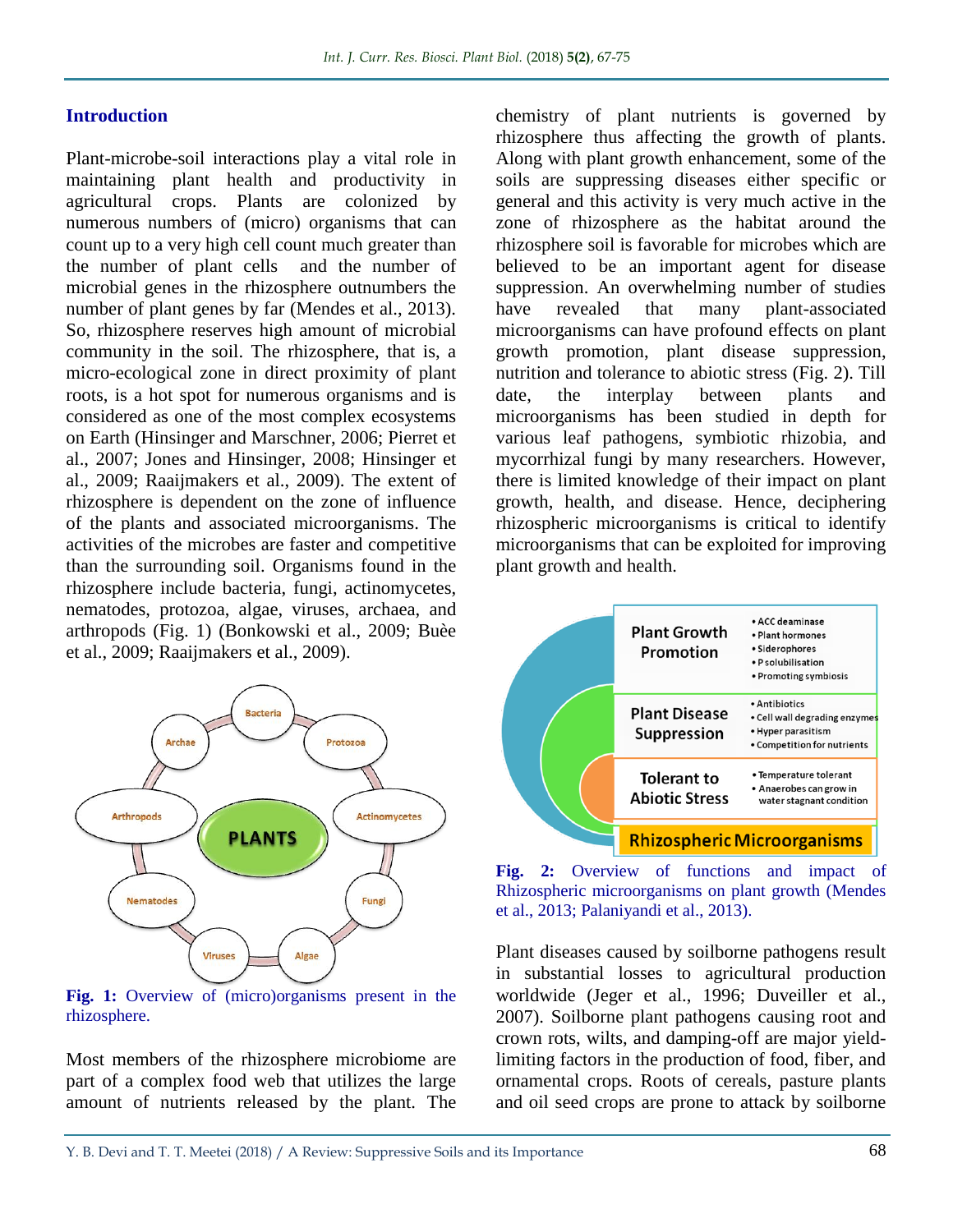necrotrophic pathogens such as *Rhizoctonia solani, Fusarium pseudograminearum, Gaeumannomyces graminis* var. *tritici* and *Pythium* spp. These are among the most difficult groups of plant pathogens to control due to their ability to persist in crop residues (Neate, 1994). Soil fumigation is the most effective chemical treatment but is too expensive for many crops, and fumigants like methyl bromide are being phased out for environmental reasons. And most soilborne pathogens are difficult to control by conventional strategies such as the use of resistant host cultivars and synthetic fungicides. The lack of reliable chemical controls, the occurrence of fungicide resistance in pathogens, and the breakdown or of host resistance by pathogen populations are among the key factors underlying efforts to develop other control measures. The search for alternative strategies also has been stimulated about the adverse effects of soil fumigants such as methyl bromide on the environment and human health (Weller et al., 2002). In this context, much is to be learned from disease-suppressive soils, where susceptible plants are protected from soil-borne pathogens by the indigenous microbiota which is antagonistic to the pathogen. However, knowledge of plant-protecting microorganisms and biocontrol mechanisms involved in soil suppressiveness are very much limited, as the studies are mostly restricted to individual plant-protecting microbial populations, mostly fluorescent *Pseudomonas* and *Trichoderma* species.

Every natural soil possesses some ability to suppress the activity of plant pathogens due to the presence and activity of soil microorganisms. This can be described in terms of general suppression and specific suppression (Mazzola, 2002). The phenomenon of general suppression is thought to be directly related to the total microbial community resulting in suppression of the diseases. Specific suppression accounts for suppression of pathogen by a specific microorganism. The study of specific suppression is the major concern nowadays compared general suppression in order to understand the potentiality of a particular microorganism in respective soil offering resistance

to diseases (Cook and Baker, 1983). The role of microorganisms in disease suppression was supported by several studies which demonstrated that the disease suppressive factor could be transferred to a conducive soil through the introduction of very small amounts of the suppressive soil (Mazzola, 2002).

#### **Manipulation of rhizosphere microbial community to induce suppressive soil**

Management of resident bacterial communities colonizing the plant rhizosphere can lead to effective control of specific soilborne diseases. Modification or enhancement of the diseasesuppressive rhizobacterial community can be attained via crop rotation, organic amendments, moisture content, nutrient availability, etc. For example, compost has shown significant levels of efficacy in controlling the environment for microbial communities in the soil (Mandelbaum and Hader, 1990; Widmer et al., 1998). Mazzola (1999) observed that soil collected from a continuous wheat monoculture field was suppressive to disease incited by the apple pathogen *Rhizoctonia solani* AG-5 but immediately adjacent ground where recently apple has been grown was conducive to disease development. The change in rhizospereic microbial community due to change in crop type may be correlated with conducive nature of the sol towards diseases. Reduction in soil suppressiveness of the soil towards *R. solani* has also been noted and this decrease in suppressiveness corresponds with a decline in rhizosphere populations of *Burkholderia cepacia*  and *Pseudomonas putida* (Mazzola, 1999).

### **Mechanism of suppressive soil**

The exact mechanism of suppressive soils is unknown or unproven till now, but most explanations for suppressiveness include microbial antagonism, *i.e.,* antibiosis, competition and parasitism and predation. Managing the quality and health of soil may also induce suppressiveness to the pathogen by altering their habitat in the soil. These processes may include managing drainage,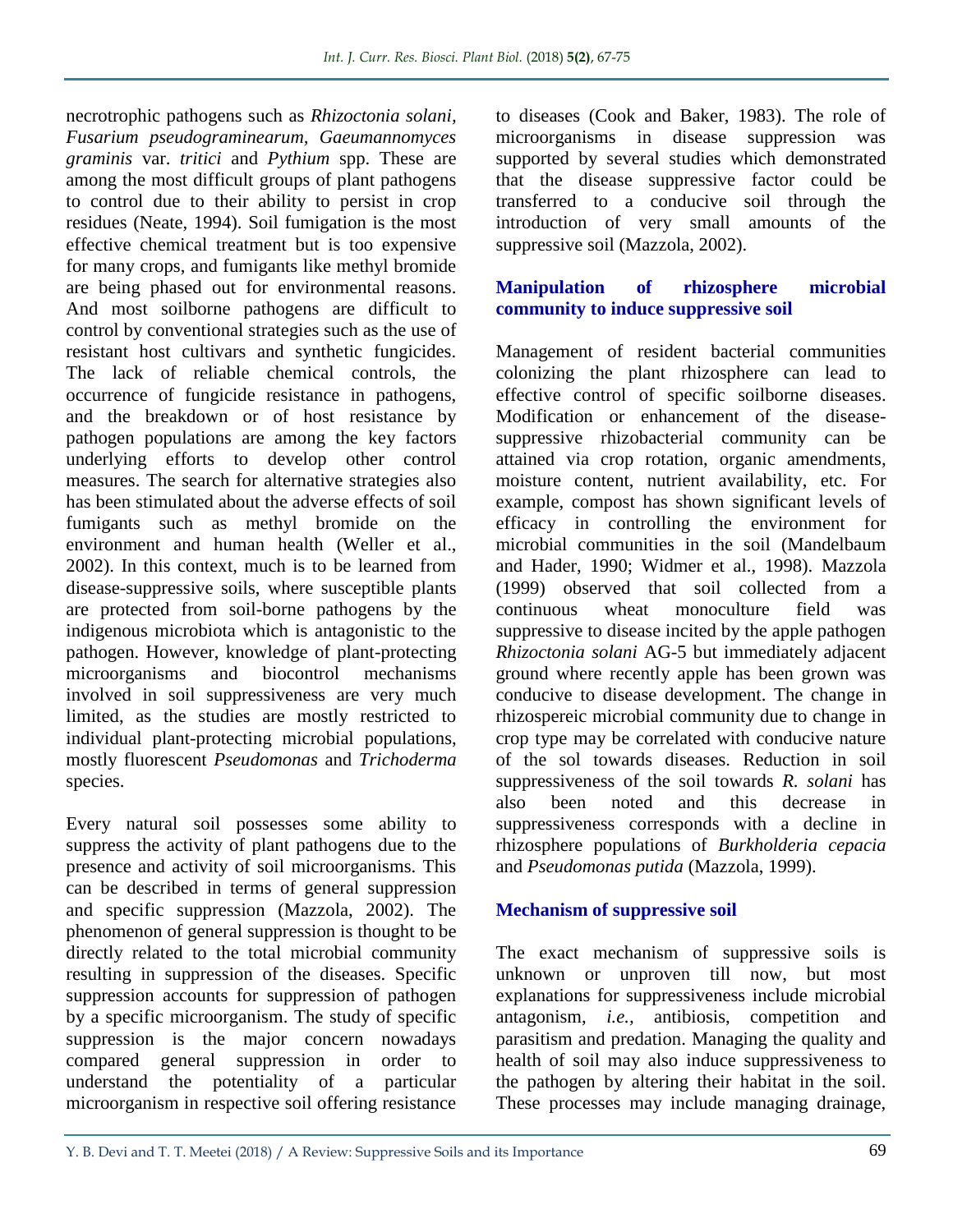pH, organic matter content, cation exchange capacity, etc. Addition of organic amendments may also serve as an important soil borne disease suppressor.



#### **1. Production of antibiotics**

Production of antibiotics plays an important role in biological control of soilborne pathogens. Antibiotics like phenazine- 1-carboxylic acid, 2,4 diacetylphloroglucinol (2,4- DAPG), pyoluteorin and pyrrolnitrin by certain strains of fluorescent *Pseudomonas* spp. are produced which make them an important candidate of biocontrol agents (Thomashow and Weller, 1988; Keel et al., 1992; Kraus and Loper, 1995). Different species of *Streptomyces* which are non pathogenic have been reported to be producing antibiotics inhibitory to *Streptomyces scabies* which causes potato scab disease (Liu et al., 1996; Eckwall and Schottel, 1997).

#### **2. Competition for nutrients and space with pathogens**

Microbial communities spreading in the soil may compete with the pathogenic microorganisms for nutrients as well as space. Some saprophytic microbial community has been reported to be suppressing Fusarium wilt by competition and induced systemic resistance (Lemanceau et al., 1992; Lemanceau et al., 1993; Duijff et al., 1999).

#### **3. Parasitism against pathogen**

Parasitism is also one of the important mechanisms in suppressing one group of microbial community by another group and is affected by environmental factors including nutrient availability. Pathogenic fungus *Gaeumannomyces graminis* var. *tritici* have been reported to be parasitised by *Trichoderma* spp. (Cook and Rovira, 1976; Simon and Sivasithamparam, 1989). Mycoparasitism may also destroy propagules of *Phytophthora cinnamomi*  thus inhibiting their further in the soil (Malajczuk, 1983).

#### **4. Predation on pathogen**

The degree of suppression may be associated with the balance between disease- causing organisms and those organisms which feed on them. Predation on pathogenic microorganism might serve as an important component in suppressing the disease by maintaining their population under control. For example, a study has shown that the preference of feeding habit of earthworms on fungal species differs depending on the ecological niche of earthworms and their preference were favored towards plant pathogenic fungi, such as Fusarium as they frequently consume them while recalcitrant polymers degrader like Basidiomycetes were less preferred by the earthworms (Bonkowski et al., 2000).

#### **5. Organic amendments**

Soil organic matter plays a critical role in global biochemical cycles and is fundamental to the long term sustainability (Fonte et al., 2009). With the increasing trend of inorganic fertilizer utilization, there is an imbalance between organic matter input and output. Soil organic amendments can improve soil quality by altering soil parameters like soil aeration, structure, moisture holding capacity, nutrient availability and microbial ecology (Doran and Zeiss, 2000; Bailey and Lazarovits, 2003). Management of these parameters may serve as a means in destroying the favorable habitat of pathogenic microorganisms. Microbial decomposition of the organic residues also releases some allelochemicals which may reduce the growth of soil borne pathogen (Bailey and Lazarovits, 2003). Development of disease suppressive soils through organic amendments and crop residues may take time but the benefits in sustaining agricultural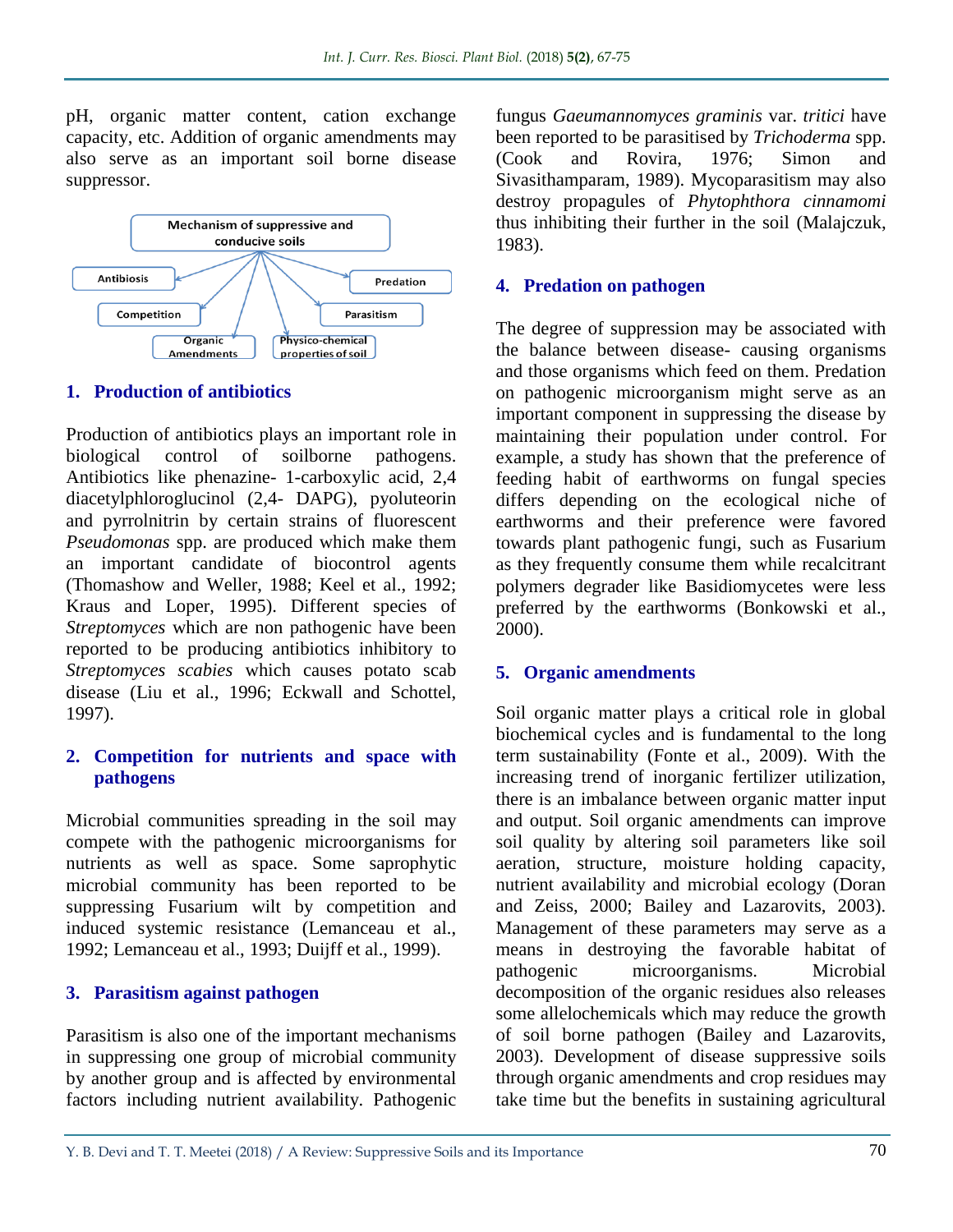land over the years will improve soil health and quality.

#### **6. Physico chemical properties of the soil**

Physico chemical properties of soil may be managed accordingly in order to destroy the unfailing habitat of the pathogenic microorganisms. Soil texture and structure could have effects on plant diseases as they affect water holding capacity, nutrient status and gas exchange as well as root growth. Poor soil aeration caused by poor soil structure, soil type or water logging was associated with the development of cavity spot (*Pythium* spp.) disease in carrot. The severity of the soil borne diseases is greatest near the saturation and is proportional to the amount of soil moisture. *Pythium*, which causes damping off of seedlings and seed decay are affected by increased moisture content (Agrios, 1997). The pea root rot complex (*Fusarium* spp.) is known to be affected by compaction, temperature and moisture of the soils.

#### **Some examples of specific suppressive soils**

### **Fusarium wilt suppressive soils**

Fusarium wilt suppressive soil was first recognized by Atkinson followed by other researchers (Hopkins et al., 1987; Peng et al., 1999; Dominguez et al., 2001). Wilt–suppressive soils limit the incidence or severity of wilts of many plant species (Cook and Baker et al., 1983; Alabouvette et al., 1990). The suppressiveness is specific to Fusarium wilts and not effective against diseases caused by non vascular *Fusarium* species including *F. roseum* and *F. solani*, or other soilborne pathogens (Deacon and Berry, 1993). This suppressiveness has been attributed mainly to the activity of non pathogenic *F. oxysporum* and fluorescent *Pseudomonas* spp., and for both microbial groups, similar mechanisms including competition and induced systemic resistance were shown to be active (Lemanceau et al., 1992; Lemanceau et al., 1993; Duijff et al., 1999).

#### **Take-all suppressive soils**

Take-all disease develops only in presence of the active pathogen, *Gaeumannomyces graminis* var. *tritici*. Some biological and chemical elements have been reported as the operative factors responsible for take-all suppressive soils (Cook and Baker 1983). However, many of the research conducted indicates the reduction in disease severity and induction of soil suppressiveness due to increased populations and activity of certain antibioticproducing fluorescent Pseudomonads or parasitism by *Trichoderma* spp. (Cook and Rovira, 1976; Simon and Sivasithamparam, 1989; Raaijmakers et al., 1999).

#### *Rhizoctonia* **suppressive soils**

*Rhizoctonia solani* has great importance among soil borne plant pathogens and damages a wide range of hosts worldwide. Decline in the severity of disease caused by *R. solani* has been documented in response to increased parasitism by *Trichoderma*  spp. Liu and Baker (1980) identified *T. harzianum*  as the primary cause of the disease decline in these soils. Soil suppressiveness was induced in apple field and it was found to be associated with increased colonization of apple roots by actinomycetes and a reversal in the composition of the fluorescent Pseudomonad population (Mazolla, 2002).

### *Phytophthora cinnamomi* **suppressive soils**

Well drained soils having pH between 5.5 and 7.0 and possessing high levels of  $NH_4$ ,  $NO_3$ , Ca ions, Cation Exchange Capacity (CEC) and organic matter content have been found to be suppressing *Phytophthora cinnamomi* (Broadbent and Baker, 1974). *P. cinnamomi* is a weak saprophytic competitor (Malajczuk, 1983), inhabiting poorly in surface organic layers where large numbers of saprophytes dominate (Downer et al., 2001). Suppression of *Phytophthora* by soil bacteria has also been reported. Direct antagonism may be one of the processes which suppress the pathogen (Broadbent and Baker, 1974). Some bacteria and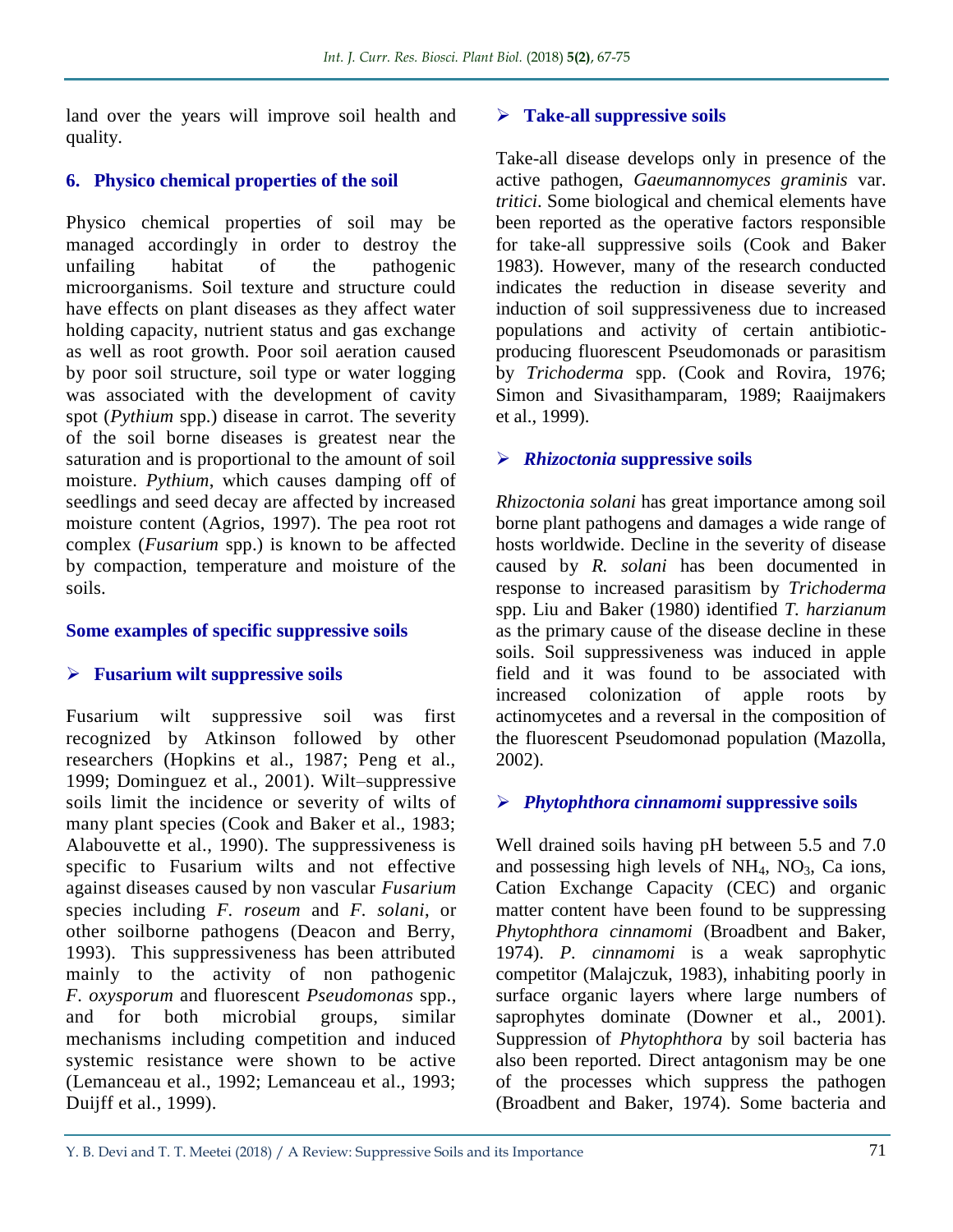actinomycetes may also utilize *P. cinnamomi* as a substrate for their growth thus suppressing the disease (Downer et al., 2001). Mycoparasitism and/or production of metabolites by fungi may also

inhibit or destroy *P. cinnamomi* propagules (Malajczuk, 1983). Table 1 provides the overview of some of the important diseases and their probable mechanisms for suppression.

| <b>Disease</b>   | <b>Causal Organism</b>               | <b>Probable mechanism for suppression</b>            |
|------------------|--------------------------------------|------------------------------------------------------|
| Fusarium wilt    | Fusarium oxysporum                   | Growth of saprophytic microbial community            |
| Take-all         | Gaeumannomyces graminis var. tritici | Activity of certain antibiotic producing fluorescent |
|                  |                                      | Pseudomonads or parasitism by Trichoderma spp.       |
| Collar rot, Root | Rhizoctonia solani                   | Increased parasitism by Trichoderma spp.             |
| rot, Damping off |                                      |                                                      |
| Root rot         | Phytopthora parasitica               | Rhizobacteria and parasitism by Trichoderma spp.     |
| Potato Scab      | Streptomyces scabies                 | Production of antibiotics inhibitory to the pathogen |
|                  |                                      | by diverse species of non pathogenic Streptomyces.   |
| Root rot or      | Phytophthora cinnamomi               | Direct antagonism, mycoparasitism and/or             |
| <b>Dieback</b>   |                                      | production of metabolites by fungi                   |

**Table 1.** Some of the important diseases and their probable mechanisms for suppression.

#### **Weed suppressive soils through improved soil quality**

Nowadays, weeds are also gaining importance so as to improve soil quality and health as it deteriorates the soil and compete with the crop for space, nutrients, sunlight, moisture etc. thus reducing the yield of crops. Management of these soils with some beneficial microbes can be included in the integrated management system to suppress weed. Only few studies have been done on the development of agroecosystems with the capacity to suppress weeds using naturally occurring soil– weed interactions (Gallandt et al., 1999). This type of management could be used to promote the development of beneficial organisms as 'biological control' thereby undertaking weed management with reduced or no herbicide use (Parr et al., 1992). Identification of these biological control agent is a must step in managing these problems. Introducing environment friendly microbes or managing the soil physico chemical properties in weed overloaded field may be an alternative to high dose of chemical herbicides.

#### **Conclusion**

Although the importance of rhizosphere microbime in functioning of plant ecosystems has been widely recognized but the recognition on its importance

towards disease suppression in soil are limited. Investigation on soil microbial communities along with soil quality and health is a must in order to obtain a full understanding of disease suppressive community. Identification of their mechanism in soil suppressiveness towards diseases is important in order to convert conducive soil to suppressive soil so as to improve crop protection and soil health. Along with the mechanisms associated with (micro)organisms *viz.,* antibiotics, competition, parasitism and predation, maintaining soil health and managing soil quality by agronomic practices and addition of organic matter in the soil may account to disease suppressive property of the soil. The use of organic amendments or organisms for the suppression of plant pathogens could be a promising and environmental friendly alternative to chemical pesticides. Moreover, some studies have shown that the weed can also be suppressed by certain soil using naturally occurring soil–weed interactions. Overall, the study clearly demonstrates the need to include soil suppressiveness property towards soilborne pathogen in the integrated pest management system.

#### **Conflict of interest statement**

Authors declare that they have no conflict of interest.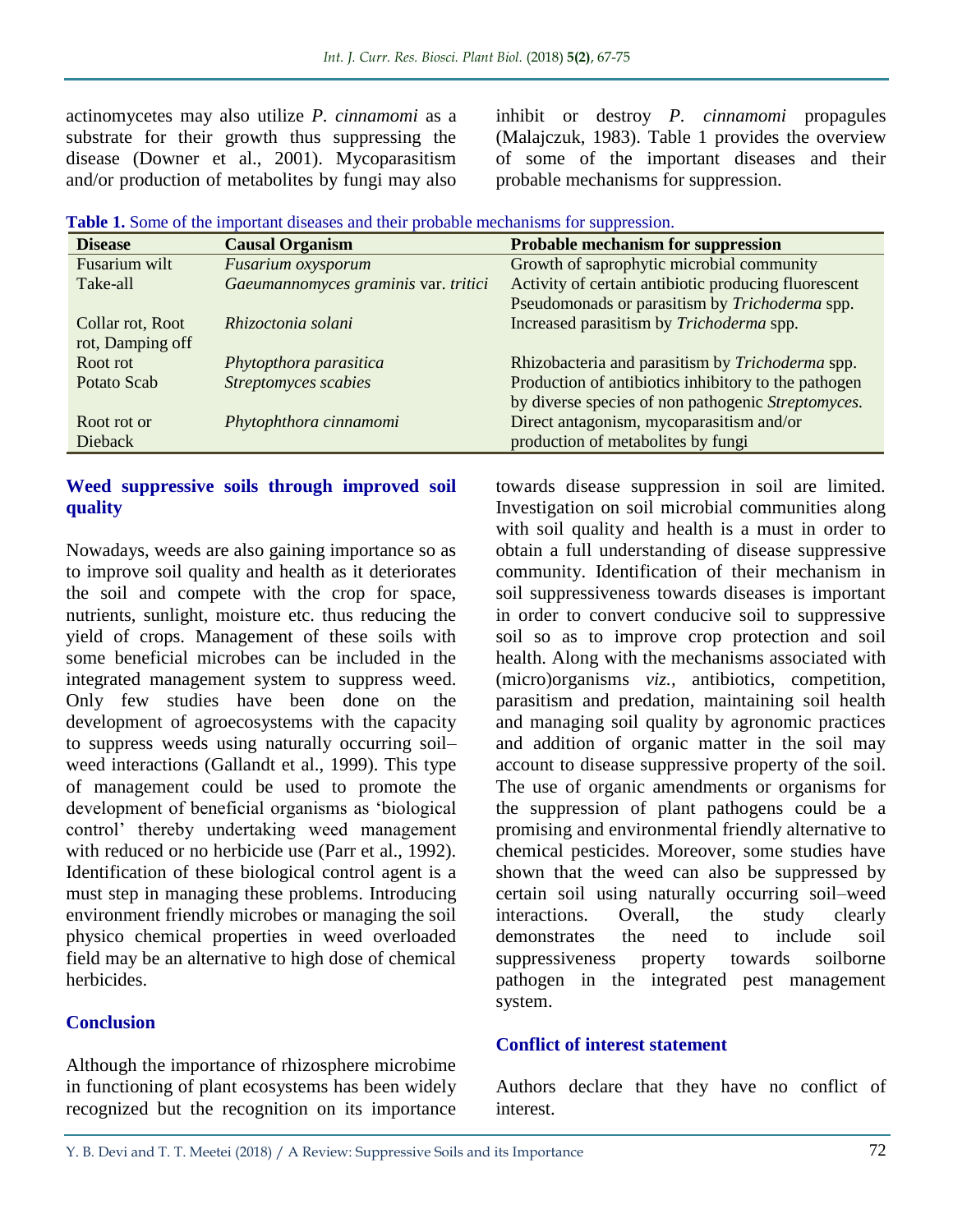#### **References**

- Agrios, G.N. (1997). Plant Pathology.  $4<sup>th</sup>$  Edn. Academic Press, San Diego.
- Alabouvette, C., 1990. Biological control of Fusarium wilt pathogens in suppressive soils. In Biological Control of Soilborne Plant Pathogens, ed. D Hornby, pp. 27–43. Wallingford, UK: CAB Int. p.479.
- Bailey, K.L., Lazarovits, G., 2003. Suppressing soil-borne diseases with residue management and organic amendments. Soil Tillage Res. 72, 169–180.
- Bonkowski, M., Griffiths, B.S., Ritz, K., 2000. Food preferences of earthworms for soil fungi. Pedobiologia, 44, p.666–676.
- Bonkowski, M., Villenave, C., Griffiths, B., 2009. Rhizosphere fauna: the functional and structural diversity of intimate interactions of soil fauna with plant roots. Plant Soil. 321, 213–233.
- Broadbent, P., Baker, K. 1974. Behaviour of *Phytophthora cinnamomi* in soils suppressive and conducive to root rot. Aust. J. Agric. Res. 25,121-137.
- Buèe, M., De Boer, W., Martin, F., van Overbeek, L., Jurkevitch, E., 2009. The rhizosphere zoo: an overview of plant-associated communities of microorganisms, including phages, bacteria, archaea, and fungi, and of some of their structuring factors. Plant Soil. 321, 189–212.
- Cook, R.J., Baker, K.F., 1983. The Nature and Practice of Biological Control of Plant Pathogens. Am. Phytopathol. Soc., Press, St. Paul, MN. 539p.
- Cook, R.J., Rovira, A.D. 1976. The role of bacteria in the biological control of *Gaeumannomyces graminis* by suppressive soils. Soil Biol. Biochem. 8, 267–273.
- Deacon, J.W., Berry, L.A., 1993. Biocontrol of soilborne plant-pathogens—concepts and their application*.* Pestic. Sci. 37, 417–26.
- Dom´ınguez, J, Negrin, M.A., Rodr´ıguez, C.M., 2001. Aggregate water-stability, particle size and soil solution properties in conducive and suppressive soils to Fusarium wilt of banana from Canary islands (Spain). Soil Biol. Biochem. 33, 449–55.
- Doran, J.W., Zeiss, M.R., 2000. Soil health and sustainability: managing the biotic component of soil quality. Appl. Soil Ecol. 15, 3–11.
- Downer, A., Menge, J., Pond, E., 2001. Association of cellulytic enzyme activities in Eucalyptus mulches with biological control of *Phytophthora cinnamomi*. Phytopathology. 91, 847-855.
- Duijff, B.J., Recorbet, G., Bakker, .P.A.H.M., Loper, J.E., Lemanceau, P., 1999. Microbial antagonism at the root level is involved in the suppression of Fusarium wilt by the combination of nonpathogenic *Fusarium oxysporum* Fo47 and *Pseudomonas putida* WCS358. Phytopathology. 89, 1073–79.
- Duveiller, E., Singh, R.P., Nicol, J.M., 2007. The challenges of maintaining wheat productivity: pests, diseases, and potential epidemics. Euphytica. 157, 417–430.
- Eckwall, E.C., Schottel, J.L., 1997. Isolation and characterization of an antibiotic produced by the disease-suppressive *Streptomyces diastatochromogenes* strain Pon SSII. J. Ind. Microbiol. Biotechnol. 19, 220–25.
- Fonte, S.J., Yeboah, E., Ofori, P., Quansah, G.W., Vanlauwe, B., Six, J. (2009) Fertilizer and residue quality effects on organic matter stabilization in soil aggregates. Soil Sci. Soc. Am. J. *73*, 961–966.
- Gallandt, E.R., Liebman, M., Huggins, D.R., 1999. Improving soil quality: implications for weed management. J. Crop Prod. 2, 95–121.
- Hinsinger, P., Bengough, A.G., Vetterlein, D.,Young, I.M. 2009. Rhizosphere: biophysics, biogeochemistry and ecological relevance. Plant Soil. 321, 117–152.
- Hinsinger, P., Marschner, P., 2006. Rhizosphere perspectives and challenges – a tribute to Lorenz Hiltner. Plant Soil. 283, 7-8.
- Hopkins, D.L., Larkin, R.P., Elmstrom, G.W. 1987. Cultivar-specific induction of soil suppressiveness to Fusarium wilt of water melon. Phytopathology*.* 77, 607–11.
- Jeger, M.J., Hide, G.A., van Den Boogert, P.H.J.F., Termorshuizen, A,J,, van Baarlen, P., 1996. Pathology and control of soil-borne fungal pathogens of potato. Potato Res. 39, 437–469.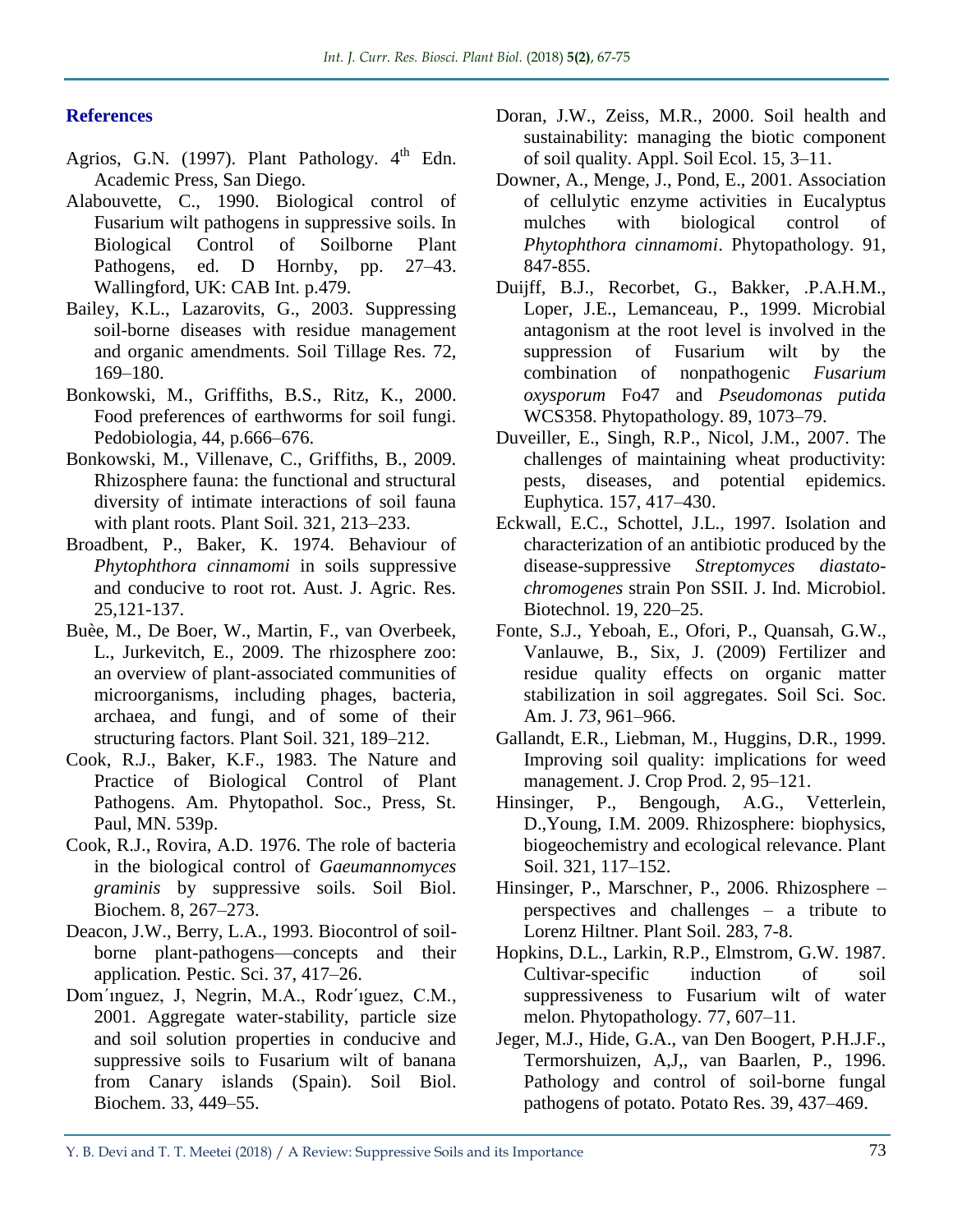- Jones, D., Hinsinger, P., 2008. The rhizosphere: complex by design. Plant Soil. 312, 1–6.
- Keel, C., Schnider, U., Maurhofer, M., Voisard, C., Laville, J., Burger, P., Wirthner, P., Haas, D., Défago, G. 1992. Suppression of root diseases by *Pseudomonas fluorescens* CHAO: importance of the secondary metabolite 2, 4 diacetylphloroglucinol. Mol. Plant-Microbe Interact. 5, 4–13.
- Kraus, J., Loper, J.E. 1995. Characterization of a genomic region required for production of the antibiotic pyoluteorin by the biological control agent *Pseudomonas fluorescens* Pf-5. Appl. Environ. Microbiol. 61, 849–854.
- Lemanceau, P., Bakker, P.A.H.M., Dekogel, W.J., Alabouvette, C., Schippers, B., 1992. Effect of pseudobactin 358 production by *Pseudomonas putida* WCS358 on suppression of fusarium wilt of carnations by nonpathogenic *Fusarium oxysporum* Fo47. Appl. Environ. Microbiol. 58, 2978–82.
- Lemanceau, P., Bakker, P.A.H.M., Dekogel, W.J., Alabouvette, C., Schippers, B., 1993. Antagonistic effect of nonpathogenic *Fusarium oxysporum* Fo47 and pseudobactin 358 upon pathogenic *Fusarium oxysporum* f. sp. *dianthi*. Appl. Environ. Microbiol. 59, 74–82.
- Liu, D., Anderson, N.A., Kinkel, L.L., 1996. Selection and characterization of strains of *Streptomyces* suppressive to the potato scab pathogen. Can. J. Microbiol. 42, 487–502.
- Liu, S., Baker, R. 1980. Mechanism of biological control in soil suppressive to *Rhizoctonia solani*. Phytopathology. 70, 404–412.
- Malajczuk, N. 1983. Microbial antagonism to Phytophthora. In: Erwin D, Bartnicki-Garcia S, Tsao P, eds. Phytophthora: Its Biology, Taxonomy, Ecology, and Pathology. Am. Phytopathol. Soc., St Paul, MN. p.197-218.
- Mandelbaum, R., Hadar, Y. 1990. Effects of available carbon source of microbial activity and suppression of *Pythium aphanidermatum* in compost and peat container medium. Phytopathology. 80, 794– 804.
- Mazzola, M., 1999. Transformation of soil microbial community structure and *Rhizoctonia*-suppressive potential in response to

apple roots. Phytopathology. 89, 920–927.

- Mazzola, M., 2002. Mechanisms of natural soil suppressiveness to soilborne diseases. Antonie van Leeuwenhoek. 81, 557–564.
- Mendes, R., Garbeva, P., Raaijmakers, J.M., 2013. The rhizosphere microbiome: significance of plant beneficial, plant pathogenic, and human pathogenic microorganisms. FEMS Microbiol. Rev. 37, 634–663.
- Neate, S.M., 1994. Soil and crop management practices that affect root diseases of crop plants. CSIRO, East Melbourne, p.96–106.
- Palaniyandi, S.A., Yang, S.H., Zhang, L., Suh, J.W. 2013. Effects of actinobacteria on plant disease suppression and growth promotion. Appl. Microbiol. Biotechnol. 97, 9621–9636.
- Parr, J.F., Papendick, R.I., Hornick, S.B., Meyer, R.E., 1992. Soil quality: attributes and relationship to alternative and sustainable agriculture. Am. J. Altern. Agric. 7, 5–11.
- Peng, H.X., Sivasithamparam, K., Turner, D.W., 1999. Chlamydospore germination and Fusarium wilt of banana plantlets in suppressive and conducive soils are affected by physical and chemical factors. Soil Biol. Biochem. 31, 1363– 74.
- Pierret, A., Doussan, C., Capowiez, Y., Bastardie, F., Pagès, L., 2007. Root functional architecture: a framework for modeling the interplay between roots and soil. Vadose Zone J. 6, 269–281.
- Raaijmakers, J.M., Bonsall, R.F., Weller, D.M. 1999. Effect of population density of *Pseudomonas fluorescens* on production of 2,4 diacetylphloroglucinol in the rhizosphere of wheat. Phytopathology. 89, 470–475.
- Raaijmakers, J.M., Paulitz, T.C., Steinberg, C., Alabouvette, C. Moënne-Loccoz, Y., 2009. The rhizosphere: a playground and battlefield for soilborne pathogens and beneficial microorganisms. Plant Soil. 321, 341–361.
- Simon, A., Sivasithamparam, K. 1989. Pathogensuppression: A case study in biological suppression of *Gaeumannomyces graminis* var. *tritici* in soil. Soil. Biol. Biochem. 21, 331–337.
- Thomashow, L.S., Weller, D.M. 1988. Role of phenazine antibiotic from *Pseudmonas*